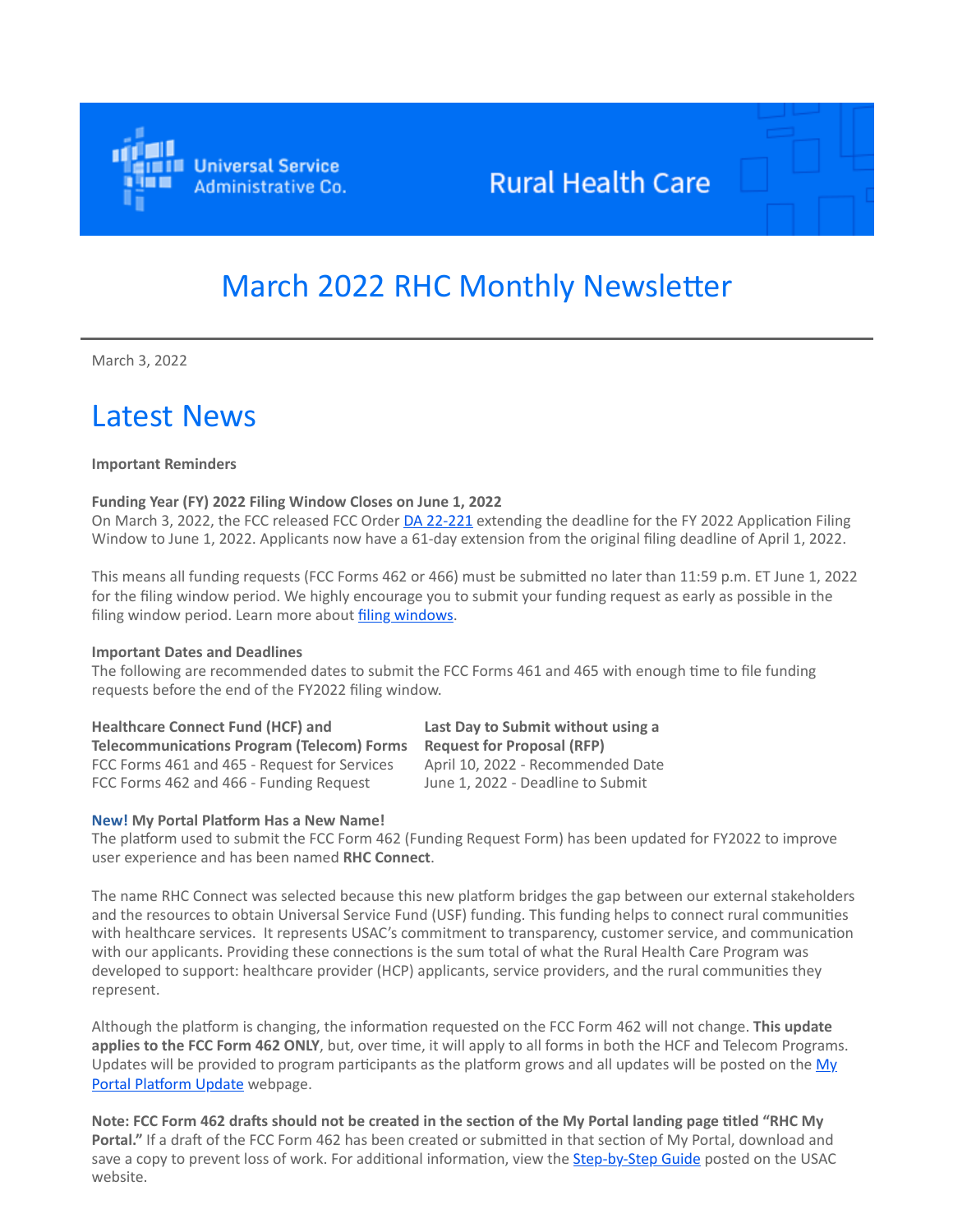The following resources have been posted to the [My Portal Platform Update](https://click.outreach.usac.org/?qs=ba1e9ad60e94324f83a7c004e88163c8ce0220ec284134c1b2e7dd02a0e674b7575f6c732eb25616326c9384cbfd74729b358692f18c7e78) webpage:

- [My Portal Platform Update User Guide](https://click.outreach.usac.org/?qs=ba1e9ad60e94324f12fa802261325bfe05c01f98db59299cef58c3bd6a6a5f8b3840d0e334cb92a4dae831497e020667fdffd8f68b522e9a)
- [My Portal Platform Update](https://click.outreach.usac.org/?qs=ba1e9ad60e94324f53b074678768fcf35beb2ed83f50a4a8b7059e50b2013af6e2696d0217586cdd474b8e314eb0dd31271f3d8b9d13a04e)  Self-guided training module

#### **Duplicate Funding Prohibited**

Please remember, FCC rules prohibit duplicative funding for the same service for the same sites during the same time period from more than one FCC program. This includes the RHC programs (HCF and Telecom), the COVID-19 Telehealth Program, and the Connected Care Pilot Program (CCPP).

#### **Upcoming Webinars**

The RHC program Outreach team will host office hour's webinars throughout the filing window. Additional dates will be announced for both Telecom and HCF office hours as they are scheduled. During these webinars, subject matter experts will be available to answer questions live during the webinar. Register below for the March RHC Office Hours webinars:

- HCF Office Hours Webinar March 9, 2022 at 2 p.m. ET [Register](https://click.outreach.usac.org/?qs=ba1e9ad60e94324f7c8e9f75be1c09bb5f1c4d747d53558908bb33faf084e198f6e119fad0a749bb0993c617aa94404ac87c06ff2a8dc98e)
- HCF Office Hours Webinar March 16, 2022 at 2 p.m. ET [Register](https://click.outreach.usac.org/?qs=ba1e9ad60e94324faf775ed28fa82fb3c9d9ceae5c5a8f879322ef4de0f10f96592e2e60d480b45ab5ebc4fa718e33b5745e29ad61b02b35)
- Telecom Office Hours Webinar March 23, 2022 at 2 p.m. ET [Register](https://click.outreach.usac.org/?qs=ba1e9ad60e94324fb35b4e38765cdfab3ce1e20dcab13b8fbdb18f6b754d49993d341f0bae420957b228ca06495421bfb727222464beea19)

The RHC program Outreach team will also host a training for service providers. The training is designed to allow service providers to ask questions, provide suggestions, and hear from subject matter experts. Register for the March Service Provider Training webinar:

• Service Provider Training Webinar – Thursday, March 24, 2022 at 2 p.m. ET - [Register](https://click.outreach.usac.org/?qs=ba1e9ad60e94324ff322f08974c1408453add8fe4131b918962ec588133e29a2a499190b29fbfd4051f27c0fc839b7e4c47c2f225e8d1906)

#### **FY2021 Funding Request Update**

The RHC Program began issuing FY2021 commitments in July 2021, five weeks after the close of the filing window. This was the earliest rollout since filings windows were established in FY2016.

FY2021 workable funding requests completed as of February 18, 2022:

- HCF 99% complete
- Telecom 97% complete

Learn about best practices for FY2022 as well as the FCC Forms 461 and 465 competitive bidding process, on the [RHC Webinars](https://click.outreach.usac.org/?qs=ba1e9ad60e94324fd11c94853fd99da92b39848ef9a61b364944cb2e7bbb5d70aa89035f87d34a84f1356dbaf1c640b86b386d2d942523c3) webpage.

### On-line Tools Updates

#### **Application Status Report and Invoicing Deadline Tools**

On December 20, 2021, USAC launched new [Application Status Report](https://click.outreach.usac.org/?qs=ba1e9ad60e94324f061b4a422cc51dd3729e31598418d44579e91ccf5e534c4973053cfc40168c26f541c54ab97df49ca4e80eb3c40637c8) and [Invoicing Deadline](https://click.outreach.usac.org/?qs=ba1e9ad60e94324f5c6b831c5e03c47f7f1ecf6249934a188388d6c5c1fd9c0e290f51483eafe59a873197bff47e0237ea69ba7ef3886625) tools that utilize USAC's Open Data platform. Through integration with USAC Open Data, the tools replace spreadsheets with a cleaner user experience and real-time data updates. Note: While the spreadsheets will remain on the USAC website, the data on the spreadsheets will not be updated.

#### **Application Status Report**

The new [Application Status Report](https://click.outreach.usac.org/?qs=ba1e9ad60e94324f061b4a422cc51dd3729e31598418d44579e91ccf5e534c4973053cfc40168c26f541c54ab97df49ca4e80eb3c40637c8) tool replaces the Application Status Report spreadsheet. Similar to the spreadsheet, the new tool allows users to view whether USAC has:

- Confirmed submission of FCC Form 466,
- Received all of the necessary information to complete a review, and
- Made a decision on the submitted form.

USAC will refresh the tool daily. Users who need the data in formats such as .CSS still have the option to export the data. If the data is not available five days after submission, users are encouraged to contact the [RHC Help Desk.](mailto:RHC-Assist@usac.org?subject=) The Application Status Report tool and all other RHC tools can be found on the [Tools webpage.](https://click.outreach.usac.org/?qs=ba1e9ad60e94324fbe525f85eedeb0182de17e55da5cd52f4745f1aa2907c249b2a7fb08d67ff02dfb408ac9d46bf4808bc760d65b8a58a7) In addition, users who need to look up data from Funding Year 2004 through Funding Year 2021 can access the **[archived spreadsheets](https://click.outreach.usac.org/?qs=ba1e9ad60e94324fcfb49e60a82ab2a4989d991ce2d1971af638e7ea12cc831b64303dc2c82fc04eaf2f8be63e50998fd64d52ecf86ff017).** 

#### **Invoicing Deadlines**

The new **Invoicing Deadline** tool replaces the [Invoicing Deadline](https://click.outreach.usac.org/?qs=ba1e9ad60e94324f5c6b831c5e03c47f7f1ecf6249934a188388d6c5c1fd9c0e290f51483eafe59a873197bff47e0237ea69ba7ef3886625) spreadsheet. The tool allows service providers and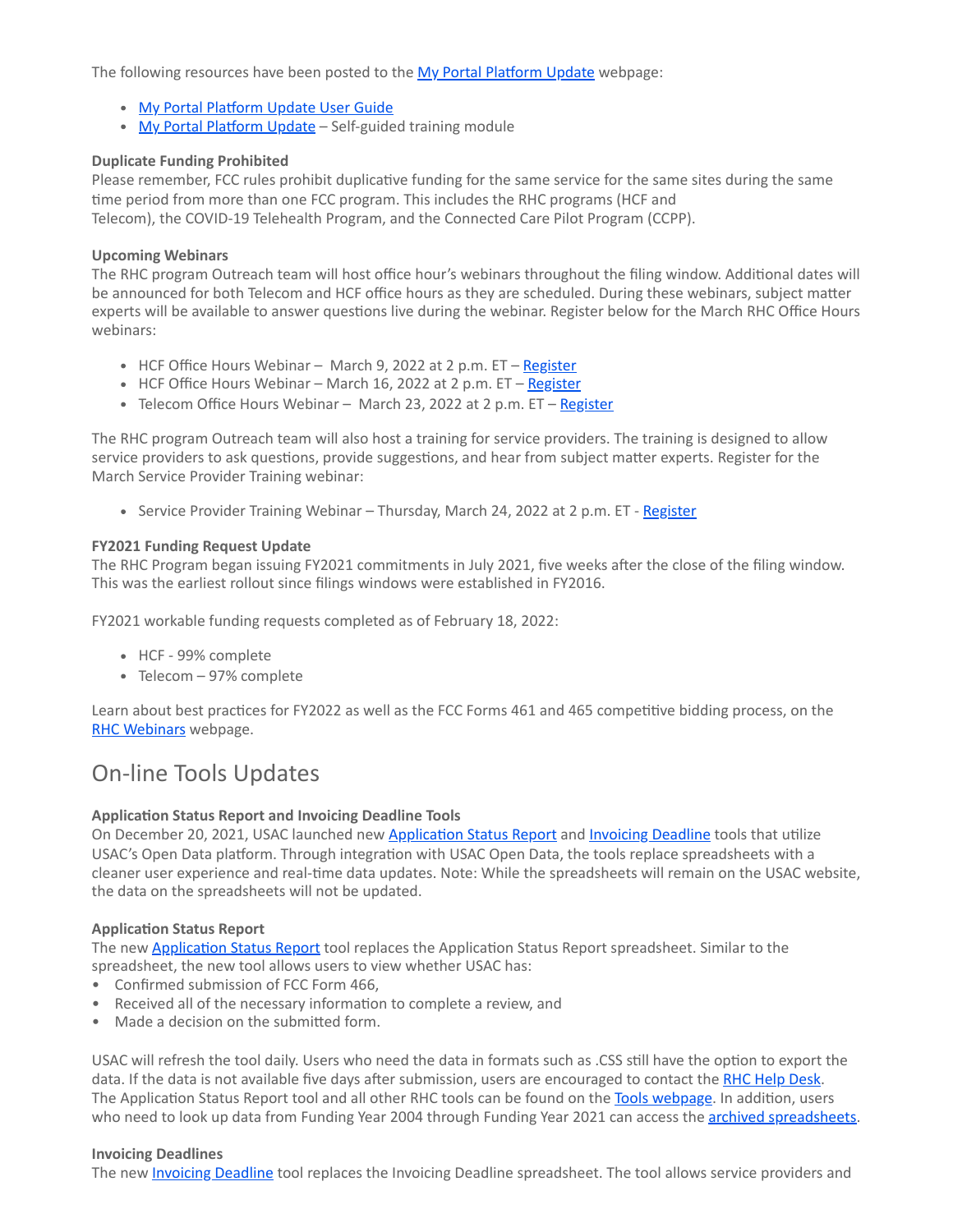health care providers to look up the deadline to submit invoices for funding commitments. As an upgrade to the spreadsheet, the tool allows users to avoid having to set up specific Excel configurations to find their deadlines.

**Note:** The tool does not contain any additional information such as form submissions, payment status, or funds remaining. Contact the [RHC Help Desk](mailto:RHC-Assist@usac.org?subject=) for questions about those topics. The Invoicing Deadline tool and all other RHC tools can be found on the [Tools webpage](https://click.outreach.usac.org/?qs=ba1e9ad60e94324fbe525f85eedeb0182de17e55da5cd52f4745f1aa2907c249b2a7fb08d67ff02dfb408ac9d46bf4808bc760d65b8a58a7).

#### **Eligible Rural Areas Search Tool**

The Eligible Rural Areas Search tool has been removed from the [Tools](https://click.outreach.usac.org/?qs=ba1e9ad60e94324f172c3500b7bd5805eae4334b69d10c9ec1a218b8daebb0ce53d9972be9a4750f3dfa54ba1262be743128903b7a78f88c) webpage and the HCF and Telecom eligibility webpages pages. HCP rurality and priority tiers can be searched using the [Rurality Tier Search Tool.](https://click.outreach.usac.org/?qs=ba1e9ad60e94324f693090cc691e4abf326028cee2436ec09e5103fa38a84c13c5cbc342686cf50ab64bd142a1d61542ba857210ed98bd65) For more information about how to use this tool, please use the [How to Use the Rurality Tier Search Tool](https://click.outreach.usac.org/?qs=ba1e9ad60e94324f47f5a3447f5e53a6200fe493ffd3b1ddc5216fc842491a63d80ece1b0ac1845acfe9967bc9949a31c85ebb2ec436bc31) tip sheet on the USAC website.

**Note:** This tool is for information purposes only. Rurality tiers are formally assigned during the review and approval of the FCC Form 460 in the HCF Program and FCC Form 465 in the Telecom Program. Applicants should check approved forms for assigned rurality tier.

### News You Can Use

#### **What to Do When You Receive an Information Request?**

As part of their review of any eligibility, request for services, funding request, and invoicing form, RHC reviewers will contact all account holders (the primary and all secondary and tertiary account holders associated with the HCP with a request for additional information ("Information Request") to collect any missing documentation, address deficiencies, or to ask clarifying questions about the FCC form.

#### **Information Request Tips for the Telecom Program**

- HCPs can receive Telecom Program Information Requests through My Portal or by email.
	- For Information Requests received through My Portal, HCPs should respond through My Portal only.
	- For Information Requests received by email, HCPs should "Reply All" to respond to the Information Request by email.
- Use only Chrome or Firefox internet browsers when using My Portal.
- When uploading a document as a response, the document must be limited to 10MB and its file name should not contain any special characters, only letters and numbers.

#### **Information Request Tips for the HCF Program**

• HCPs that receive HCF Program Information Requests through email should "Reply All" to respond to an Information Request by email.

#### **Changes to a Commitment after Funding has been Approved**

If a Funding Commitment Letter (FCL) is received, it is the responsibility of the applicant to confirm that the information contained therein is accurate. Applicants should contact USAC to request changes to an HCP site or service for any of the circumstances listed:

- If the site address changes or the primary account holder no longer works for the HCP, an FCC Form 460 revision for HCF or a new FCC Form 465 for Telecom must be submitted within 30 days of the change. The 30 day requirement applies at all points during the funding lifecycle including all post-commitment activities.
- If not all approved funds will be used, a request to decrease funding may be submitted by sending an email to [RHC-Invoicing@usac.org](mailto:RHC-Invoicing@usac.org?subject=). The HCP name and number, the affected Funding Request Number (FRN), and the amount reduced in the commitment must be included. USAC will complete a partial de-commitment for the FRN in that amount.
	- In the Telecom Program, the approved FRN can be revised prior to invoicing using the FCC Form 467.
	- If any additional changes are required after submitting the FCC Form 467, a FCC Form 467 revision can be submitted prior to invoicing.
- If funds within an FRN need to be re-allocated, a site and service substitution must be submitted. Learn more about [site and service substitutions.](https://click.outreach.usac.org/?qs=ba1e9ad60e94324f975ed6d4b66be6cce9ff7dd11387bb065734643a54937ee1f864c6671a5dc459168c35e38a5ef0c1b36d16ff6802e2e7)
- If no funds will be used in the approved or disbursed funding commitment, the disbursed funds must be returned to USAC. Learn more about voluntary return of funds by visiting the [Returning Program Funding](https://click.outreach.usac.org/?qs=ba1e9ad60e94324fea8c3db6959b9403b7bd372bd6c5a31434e062ebf1eef74ea0c2082763aaa9fd4501508fa06f51721b7c1b47e77ff7d3) webpage.